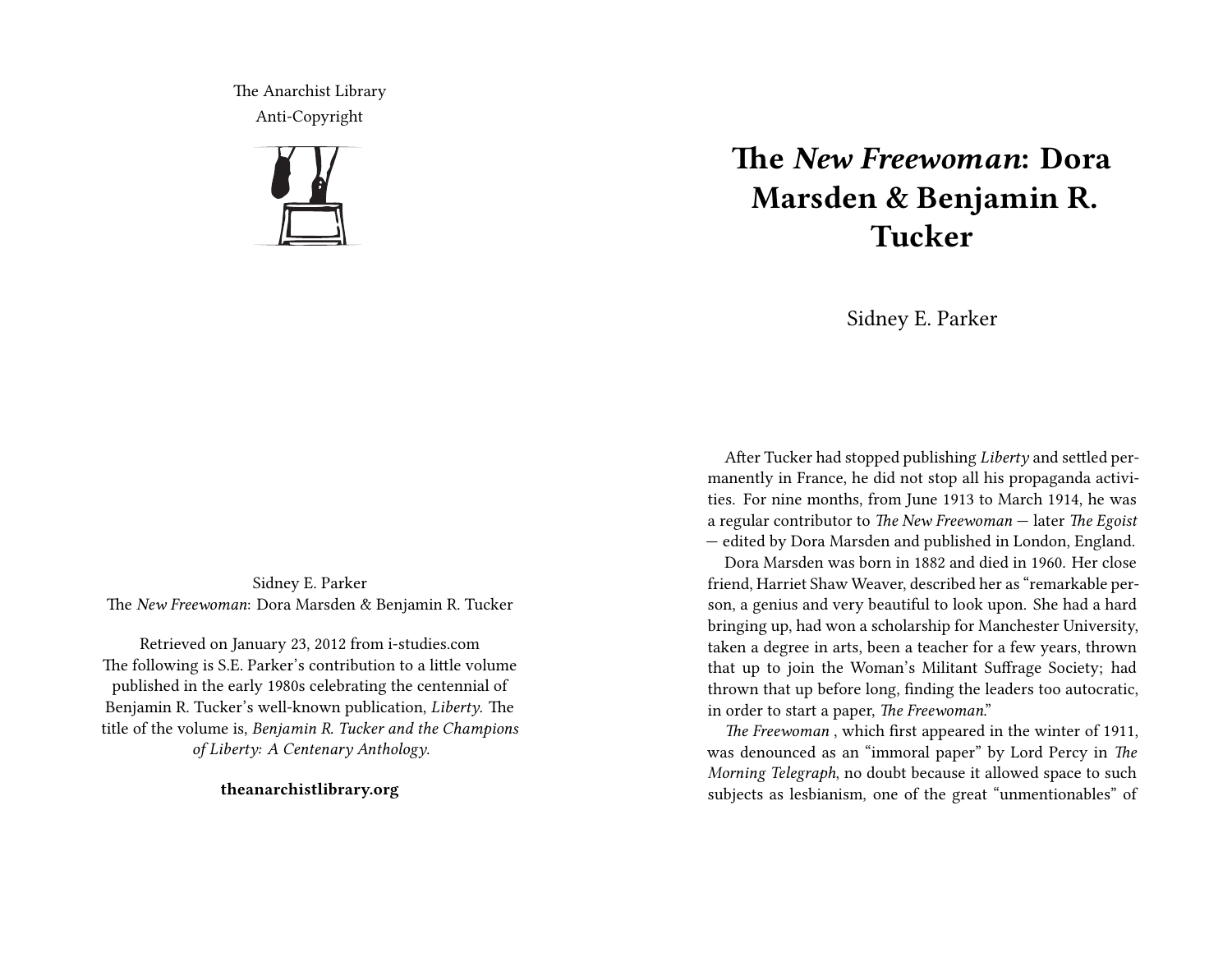the pre-1914 world. Despite Lord Percy, its editor was undaunted and *The Freewoman* continued to appear until October 1912 when its proprietor withdrew his support. By June 1913, however, Dora Marsden had gathered fresh support, and it reappeared as *The New Freewoman* whose purpose was "to expound a doctrine of philosophical individualism…[and] continue *The Freewoman* policy of ignoring in its discussion all existing tabus in the realm of morality and religion." By the time the third number had appeared, Dora Marsden had declared herself an egoist and her views at that period were clearly influenced by those of Max Stirner.

It was not surprising, therefore, that Tucker saw in *The New Freewoman* a suitable vehicle for his ideas, and his first article was published in the issue for June 15, 1913. But although he contributed frequently, most of his contributions consisted of translations from the French press, often under the general heading of *Paris Notes* or *Lego and Penso*. From time to time he wrote a short piece of his own — either a comment on a news item or a reply to a critic. One curious piece concerned the contrast between the will of the banker J. Peirpont Morgan and the last letter of A. Monier-Simentof, one of the Bonnot Gang of "anarchist-illegalists" who was guillotined in 1913. Tucker wrote:

"One need not be an advocate of 'individual resumption,' of 'propaganda by deed,' or even of 'direct action,' in order to prefer the petty bandit who, having a social ideal, seeks to further it by an isolated act of violence, though knowing thereby he bares his neck to the knife, to the giant bandit who, believing in society as it is, and having no ideal but his own aggrandizement, realizes it by forging and wielding the mighty weapon of legal monopoly to despoil a whole people of their products and their liberties, and who, wolfish several obscure books after the end of World War I. Had she kept her head, and developed the approach she displayed in her joust with Tucker, she could have become an egoist philosopher of the first rank. But that would have been another story…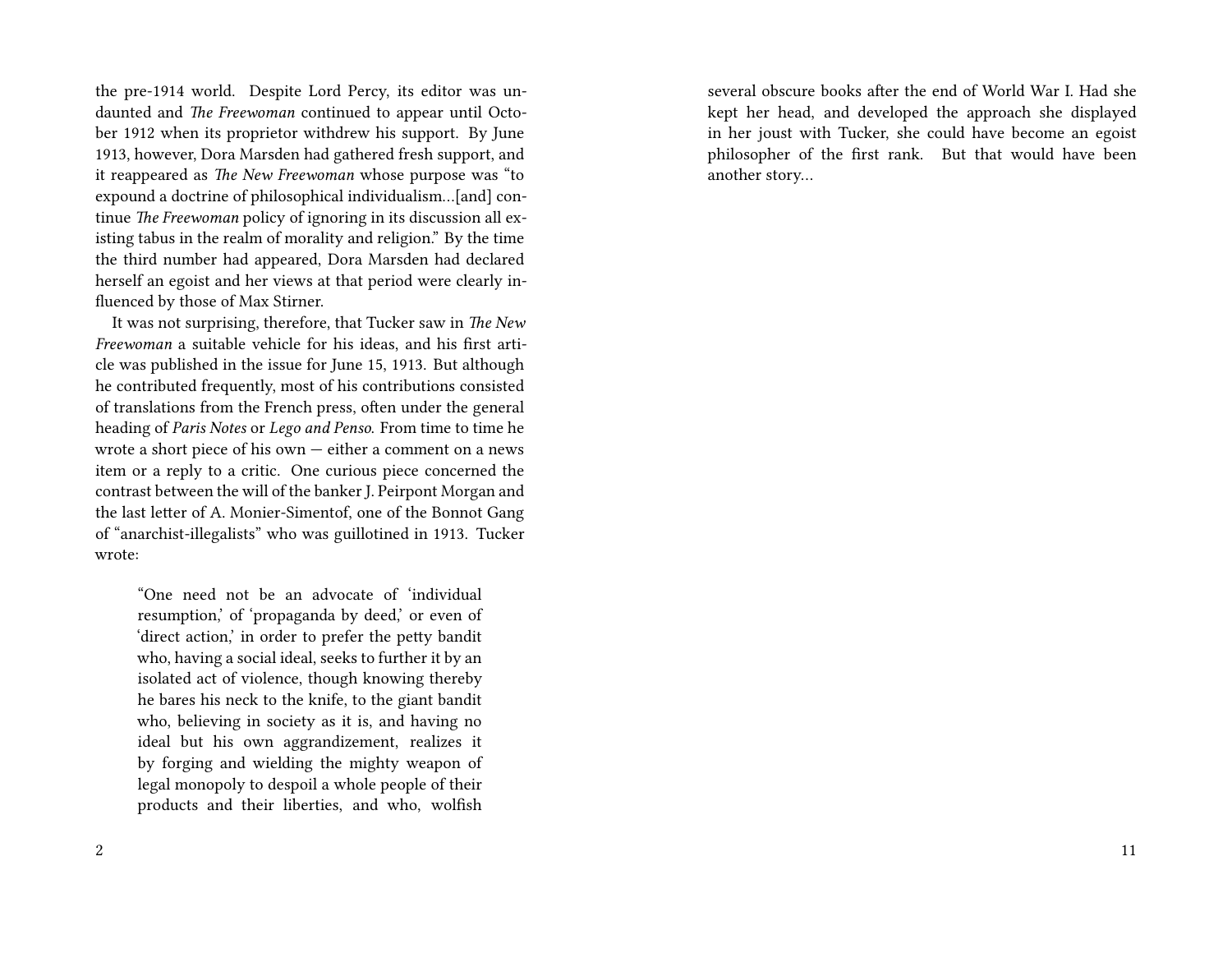— according to Mr. Tucker — be called 'Anarchist,'" but responded readily to "Egoist."

On that note the debate ended.

Had he also replied Tucker would no doubt have repudiated Marsden's claim that he believed in such "spooks" as "conscience" and "duty," and might have pointed out that such beliefs could be more properly ascribed to "clerico-libertarians" like Godwin, Kropotkin, and Tolstoy. Nonetheless, even if she had not fully understood Tucker's anarchism, Dora Marsden had put her finger on the curious blindness regarding Stirner's view of Proudhon that afflicted Tucker and his associates including even the usually perspicacious James L. Walker, author of that admirable complement to *The Ego and His Own*, *The Philosophy of Egoism*. For it was not simply the "surplussage of words" referred to by Tucker that Stirner found unacceptable about Proudhon. Stirner's case against Proudhon was that his doctrine was shot through and through with a moralism that only differed from Christianity in the name given to its "supreme being." All this is made very clear in *The Ego and His Own*, wherein Proudhon is shown to be a moral fanatic opposed to egoism and believing in such nonsensical abstractions as "sacred duties" and "eternal laws."

It would have been interesting to see what would have happened had not Tucker withdrawn from the debate before it had run its course. Perhaps he sensed that it might have confronted him with the failure of his attempt to synthesize the "prolix pathos" of Proudhon with the tough-minded clarity of Stirner — a synthesis which was and is impossible, as Marsden realized.

Although *The Egoist* continued publication until 1919, Tucker never resumed his collaboration. Some of his friends, like Stephen T. Byington, continued to cross intellectual swords with the editor for a while, but the honeymoon of the Tuckerians with *The Egoist* had clearly ended. Unfortunately, Dora Marsden later lost her way among the metaphysical puerilities of "christian gnosticism," about which she wrote

devourer of the flock, continues, even after his death, to bathe in the Blood of the Lamb."

Tucker's preference for someone who robbed banks to someone who used banks to rob, reads rather strangely in view of his violent denunciation, some 25 years earlier, of certain followers of Johann Most who sought to further their "social ideal" by insuring houses and then setting fire to them. Even stranger was his use of this term, "social ideal," to justify his preference, for such a moralistic evaluation hardly squared with his claim to be Stirnerian egoist.

In another comment Tucker replied tartly and more consistently to a Columbia University professor who had complimented suffragettes on their "fibre" in taking the consequences of their "crimes":

"To say that a rebel is bound in honour to take the consequences is to declare the victim the tyrant's debtor, and is superstition pure and simple! A rebel against the State is contemptible if he complains of the consequences of his rebellion, but certainly he is entitled to avoid them if he can, and, in doing so, he shows not lack of fibre, but possession of wit."

Dora Marsden made no comment on these early contributions, but given her own Stirnerian approach it was only a matter of time before the "social idealist" in Tucker provoked her into a debate with him. And Tucker did just this in an article published in the issue for October 1, 1913, entitled, *Proudhon and Royalism*.

In this article, Tucker attacked the French royalists gathered around Leon Daudet's paper *L'Action Francaise*. These "neoroyalists" had enrolled Proudhon in the ranks of their precursors and had founded a *Cercle Proudhon* which published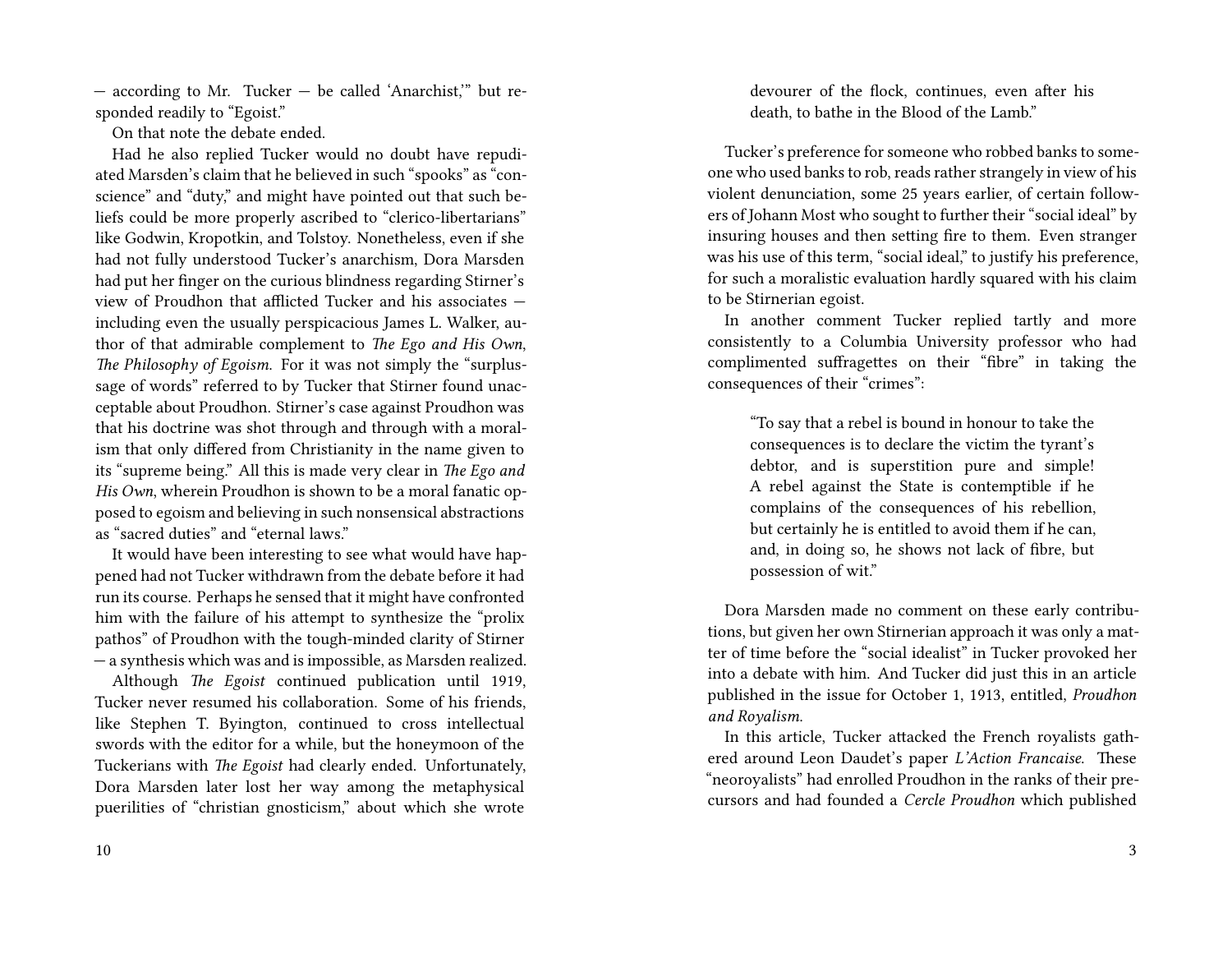a bi-monthly review, *Cahiers du Cercle Proudhon*. According to Tucker these "impudent young rascals" wanted a restored monarchy to institute "a regime of decentralization that shall guarantee numerous individual liberties now more and more endangered by democracy and socialism." Although he thought that the neo-royalists appropriation of Proudhon would lead people to read the latter's works, Tucker protested strongly against what he saw as their one-sided presentation of Proudhon's ideas. "Democracy," he wrote, "is an easy mark for this new party, and it finds its chief delight in pounding the philosopher of democracy, Rousseau. Now, nobody ever pounded Rousseau as effectively as Proudhon did, and in that fact the *Cercle Proudhon* finds its excuse. But it is not to be inferred that, because Proudhon destroyed Rousseau's theory of the social contract, he did not believe in the advisability of a social contract, or would uphold a monarchy in exacting an oath of allegiance." Proudhon "found fault with existing society" because it was not based on a "social contract." Tucker wanted to "expose the fraud" of the French royalists' championing of Proudhon and he sought to do so by quoting a long extract from *The General Idea of the Revolution in the 19th Century*, the conclusion of which read:

"The law is clear, the sanction still more so. Three articles, which make but one  $-$  that is the whole social contract. Instead of making oath to God and his prince, the citizen swears upon his conscience, before his brothers and before Humanity. Between the two oaths there is the same difference as between slavery and liberty, usury and labour, government and economy, God and man."

As if anticipating sharp rejoinders from Stirnerians, Tucker remarked of the extract as a whole: "Leaving out the words 'good,' 'wicked,' 'brute,' and 'Humanity,' which are mere surplussage here, this extract, I think, would have been acceptable even to Max Stirner as a charter for his Union of the Free.'"

the power of egoistic repression the Ego comes up against an ordinary 'State,' that which it meets in the shape of conscience is infinitely more repressive and searching. The Archism which is expressed in the Armies, Courts, Gowns and Wigs, Jailers, Hangsmen and what not, is but light and superficial as compared with our Clerico-libertarian friends."

Marsden declared herself in favour of anarchism if it meant the abolition of the State, but not if it meant to substitute for the State "the subtle and far more repressive agency of Conscience with its windy words and ideas." The trouble with the "clericolibertarians" is that they want "the self to 'rule' but it must first *change itself*." She was not for such an idealized and illusionary "self," but for "vulgar simple satisfaction according to taste  $-$  a tub for Diogenes: a continent for Napoleon: control of a trust for a Rockefeller: all that I desire for me: *if we can get them.*"

If the combination of egoist and archist "has already figured largely in the world's history" it shows that it *works* and if that is so then its analysis will indicate "the reason why the libertarian, humanitarian, idealist cure-alls won't go down: the reason why they won't and the knowledge of what will." It is because socialists, communists and  $-$  "in the main"  $-$  anarchists, surround the goods of the world with sacred principles and want to make them the "property of all" that things are as they are. "Whereupon the few 'respectless' ones divide up the lot between them. The sooner the poor become 'Archists,' therefore, the better."

The issue of March 16 carried a letter from Tucker accusing Marsden of "a most ludicrous misapprehension of the Anarchist position." He had, however, no intention of setting her right. If she found "Egoism and Anarchism" satisfactory "Against what is *The Egoist* rebelling? Against rebellion? Or, having discovered that you are not an Anarchist, am I now to discover that you are not even a rebel?"

Marsden replied that she refused "to answer to 'Rebel,'" preferred "not to be called 'Pragmatist,'" was quite willing to "not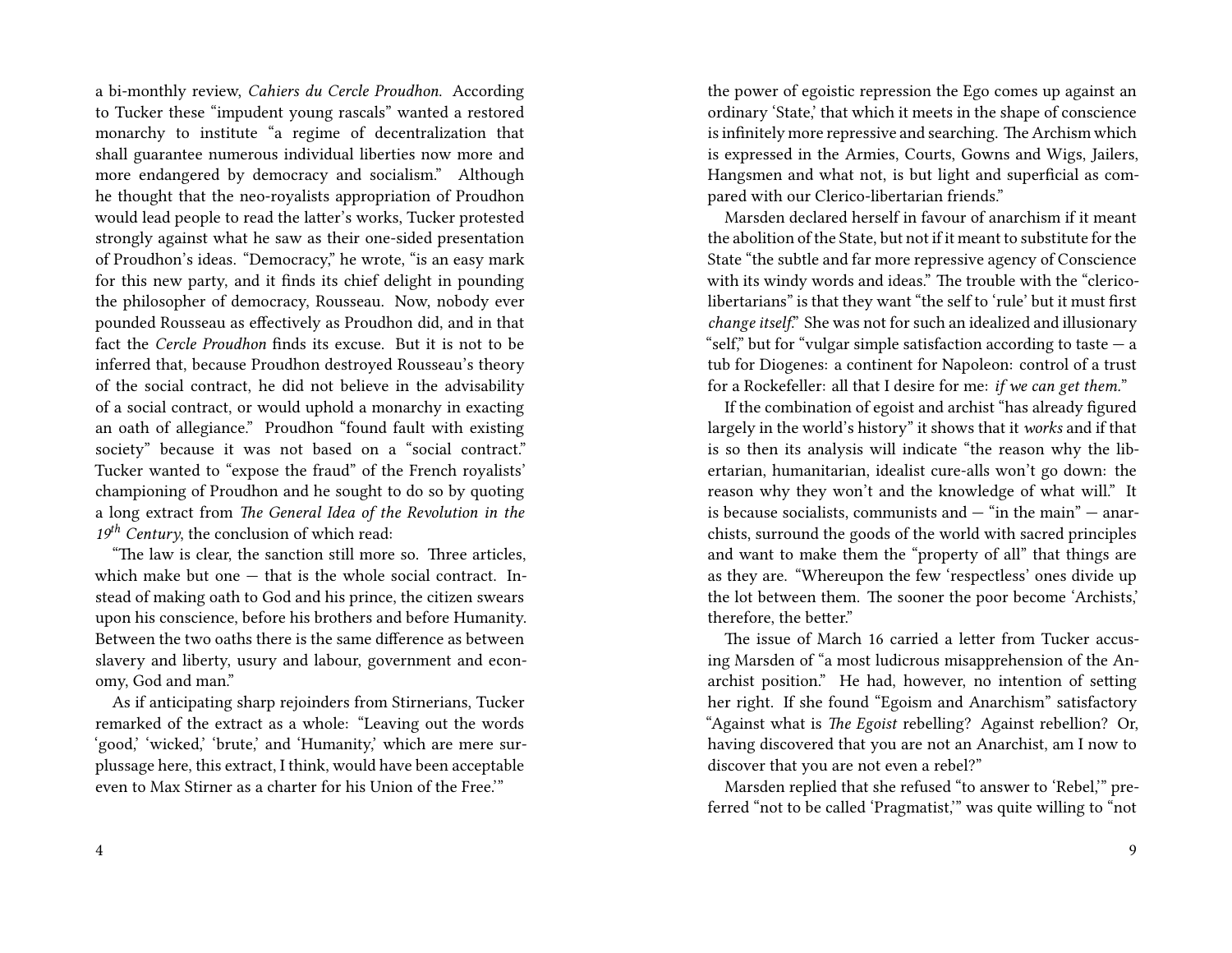Outraged by this rough handling of his hero, Tucker wrote a letter to Marsden announcing that he was no longer going to write for *The Egoist*. In the issue for March 3, she took the occasion to develop her attitude towards anarchism. Tucker, she stated, "who is perhaps the best-known living exponent of Anarchism and hitherto an unwearying friend of *The Egoist* has informed us that we are not Anarchist. We are rather 'Egoist and Archist,' that 'combination which has already figured largely in the world's history.' The first thing to be said anent that is, that if it is so we must manage to put up with it. If to be an Archist is what we are, then we prefer Archism to Anarchism which presumably necessitates our being something different."

The point at issue is "whether in Anarchism, which is a negative term, one's attention fixes upon the absence of a State establishment, that is the absence of *one* particular *view of order* supported by armed force with acquiescence as to its continued supremacy held by allowing it a favoured position as to defence in the community among whom it is established; or the absence of every kind of order supported by armed force and maintained by the consent of the community, but the *presence* of that kind of order which obtains when each member of a community *agrees to want only* the kind of order which will not interfere with the kind of order *likely to be wanted* by individuals who compose the rest of the community..The first half is what we should call Egoistic Anarchism which *The Egoist* maintains against all comers. The second, which is that of our correspondent,…has in our opinion no claims at all that are not embedded in a hundred confusions as to the label Anarchism. We should call it rather a sort of Clerico-libertarian-Anarchism…It represents more subtle, more tyrannical power of repression than any the world has yet known, its only distinction being that the Policeman, Judge, and Executioner are ever on the spot, a Trinity of Repression that has a Spy to boot, i.e., 'Conscience,' the 'Sense of Duty'… Compared with

Dora Marsden, however, was not convinced. In the following issue, that for October 15, she wrote that Proudhon's "outlined Social Contract" is "a very dragon, big and very impossible in everything except words. If we outlined a scheme for building a block of flats as high as St. Paul's, with lily-stalks for materials, and carefully went into the joys of living therein, and assessed the penalty for occupants who damaged the joinery, may we say, we should consider we were doing very similar to that which Proudhon does in outlining the social contract. It need not be asserted…that we consider Proudhon was a blazing light in a dark age, but the passage quoted…shows him at his worst. If it were the boyish essay of a youth in his teens, with the instinct of the pedagogue, we should put a pencil through half of it as bombast and fustian. The half left would consist of adjectives and prepositions. It is the kind of thing that overpowers our mental digestion."

Tucker replied in the November 15 issue. Dora Marsden's criticisms "seem to have been directed in part" at Proudhon's "style and in part at his sanity." Regarding his style "the competent of France generally class Proudhon with Michelet and Balzac as prominent among those whom the Academy ignored to its own disgrace." However, "of greater interest and importance would be her contention that it is insane to suppose that people can associate for mutual protection on the basis of a contract defining the protective sphere if it were supported by any reasons. But I find none in her paragraphs." Dora Marsden's mistake lies in the assumption that "our evolution into a society founded on contract involves…the necessity of erecting a new social structure separate from that which now exists…The passage from Proudhon wanted "a dissolution of government into the economic organism" in which the functions of the State would be gradually "lopped of" and those which were "useful and non-invasive would be taken over by voluntary associations of workers."